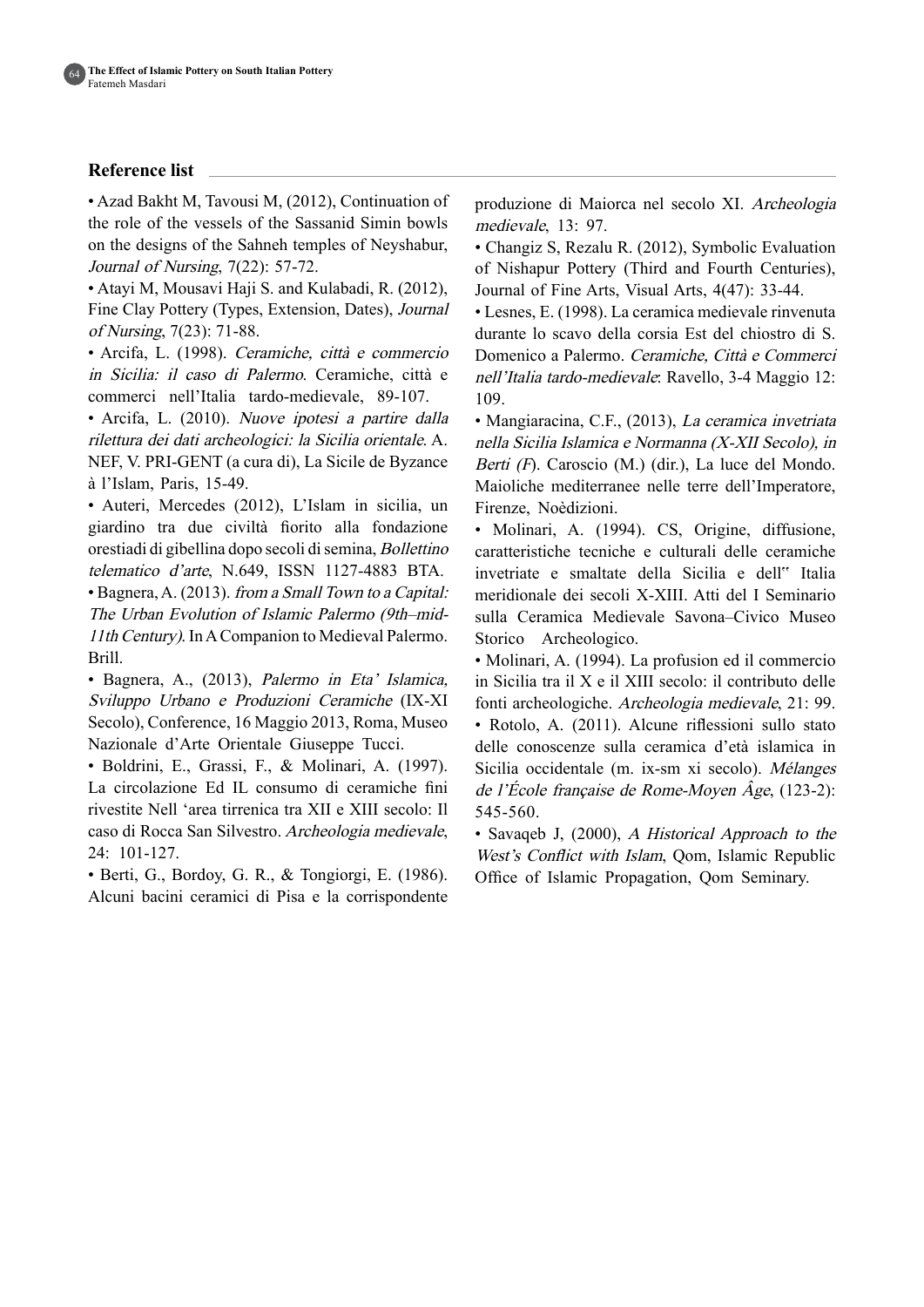# **Conclusion**

As mentioned, Islamic pottery created many changes in the industry and art of pottery in Sicily. Color richness and morphological appearances of pottery products in Islamic examples and Sicilian handicrafts indicated the artistic culture and common aesthetic in these regions. In the field of production method, the study results indicated that pottery glazing was not performed before the arrival of Islam to Sicily. Using the technique of glazing without blowing, placing the potteries in vertical vases, slurry, and surface whitening, the process of additional cooking which is one of the features of Islamic pottery, using beige or red paste in the Samanid potteries in Iran, Tunisia, and southern Italy, confirmed using the common technique. In addition, the study data indicated the slip-painted pottery which is one of the unique features of the Samanid and Abbasid pottery in the  $9<sup>th</sup>$  and  $10<sup>th</sup>$  centuries in Iran could be found in the Sicilian examples of that ear. Although the studies in the field of pottery after the arrival of Islam did not mention this issue, the findings of this study indicated that in some cases, Sicilian potters attempted to apply their common methods and techniques like the lacquer coverage in Islamic pottery. In addition, comparing the Figtorial examples presented in this study confirmed the use of Islamic decorative methods. In general, abstract decorative designs, common geometry, with Islamic-Arabic and

Islamic-Samanid examples, animal elements like duck, hoopoe, and lion which were obviously copied from Islamic examples, plant elements like palm leaves and olive, standing way of animals or opening the wings by birds which inscriptions obtained from Palermo churches were observed in case examples, and the pseudowhich are similar to Islamic inscriptions indicated that Sicilian products in this period are known as "Arabic-Islamic art" more than having western art features.

Thus, it can be concluded that the Islamic culture as the dominant culture widely affected the Sicilian culture and art. It seems that the turning point of the historical studies of Sicily was the created changes after the arrival of Islam. In general, Sicily as a border region between Europe and the world of Islam had an important role in transferring the Islamic lifestyle, sciences, art, mentioned issues, and the examples discussed in and industry to Europe. Based on the abovethis study, the accuracy of the research hypothesis as the effect of Islamic pottery in the studied period, after the animal of Islam in the third century AH, on pottery art of Southern Europe especially Sicily can be accepted. The findings of this study can be useful in line with recognizing the culture and art of the lands ruled by Islam in the west and east and also discovering the common cultural roots.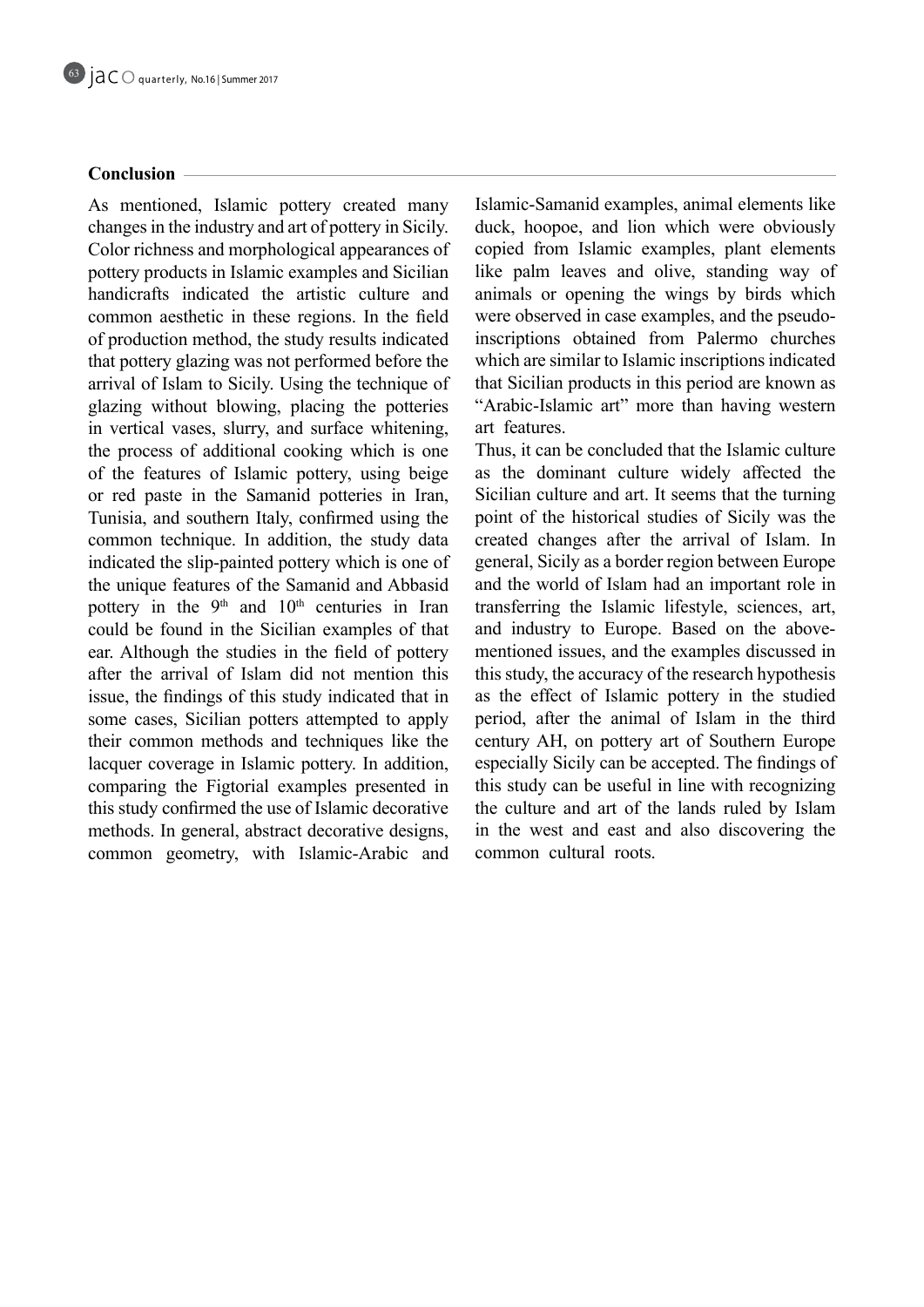

Fig. 10. A bowl of honey with a technique of glazing with symmetrical decorative motifs. Church of San Zeno (Pisa). Source: Mangiracina, 2013: 90.



Fig. 11. Figure 6 Small glazed small bowls with a glaze technique consisting of a flower planet wrapped in palm leaves, Source: Mangiaracina, 2013: 95.



tree. The second pottery from Chiesa S.Piero a Grado church included the Figture of an eagle with folded wings covering the whole center of the bowl (Manjarachena, 2013: 94) (see Fig.  $6$ ). The illustrated designs were created with thin and green brushes without margin, when the colors green and brown were used for symmetric and complicated designs (Ibid.) (Fig. 10). In the  $12<sup>th</sup>$ century, the dominant decorative elements was still the brown color below the green glaze on which the geometric designs used in previous century and new plant designs such as palm tree were used (Lucennes, 1998: 112) (Fig. 11).

"The animal designs in Sicily in the early  $10<sup>th</sup>$ century included the Figture of duck which allocated the main subject of decorative designs. The dominant form of potteries was rounded edge bowl. Inside the bowls was decorated with either a standing duck or a pair of ducks standing within a brown framework with green margins  $(Manjarachena, 2013, 94)$  (Fig. 12). The inside vertical walls were usually covered by some elements with equivalent colors. On the external all, the dominant element was a collection of curved designs on the vertical wall while the brown abstract designs can be still seen at the bottom of the containers. In slip-painted bowls and vats, geometric and plant decorative designs as striped with green stripes marginalized with brown color were used on the container and brown stripes were used on the edge (Archiffa, 1998: 95) (Fig. 12). In Figtures 10 and 12, the similarity of spiral designs, plant and geometric plant designs, and the similarity of the used colors (yellow, green, and brown on a beige background) in the two pottery bowls of Sicilian and Islamic in the  $12<sup>th</sup>$  century indicated the imitation of Islamic examples.

Fig. 12 (Figtured on the left): Islamic pottery bowl with green and yellow spiral designs, twelve and thirteenth centuries Source: Metropolitan Museum, www.metmuseum.org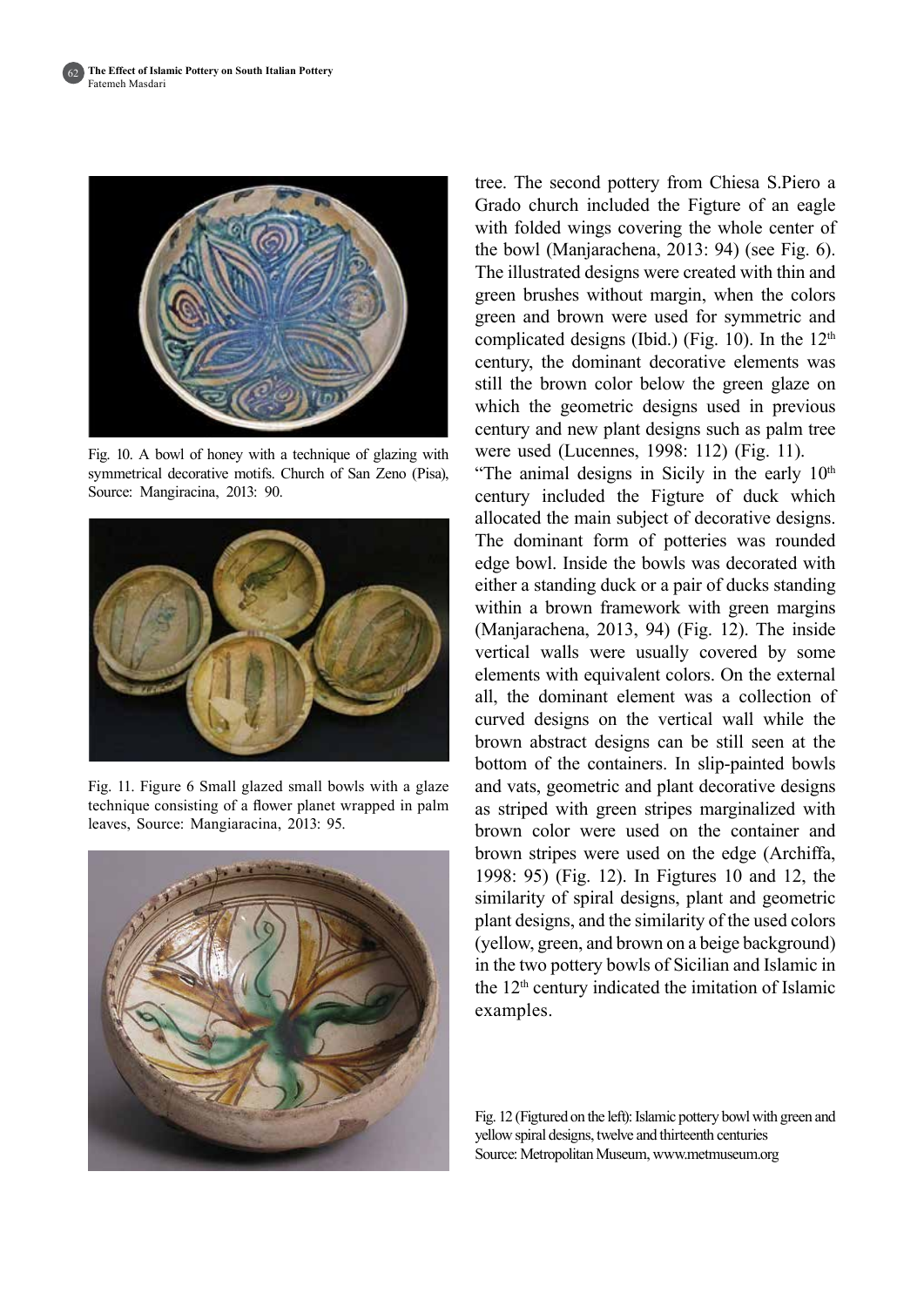cup for drinking, teapot, and lantern. Later in the second half of the  $10<sup>th</sup>$  century and the first half of the  $11<sup>th</sup>$  century, painting on glass was added to decorations on pottery. In the  $9<sup>th</sup>$  and 10the centuries, local potteries with simple and green glazes without any decorative designs were produced. However, decorative designs were again very common on potteries since the  $12<sup>th</sup>$  century. The common pottery containers in the 9th and  $10<sup>th</sup>$  centuries included big bowls for eating pasta with vertical and low-deep walls. Among the made products, big bowls with brown and green painting decorations which are today known as etching without margins were very common in western Sicily. Decorative elements were of symmetric, diagonal, spiral, triangular, and oval types. Decorations were usually seen on the external wall of the bowls and included the vertical columns painted on the external wall and in some cases the abstract designs were at the bottom of the containers (Manjarachena, 2013: 94); (Fig.  $8 \& 9$ ).

It seems that circular forms in the  $10<sup>th</sup>$  and  $11<sup>th</sup>$ centuries were the dominant forms and the edges and internal parts were designed with colorful decorations and decorative elements repeated inside and outside the container. Using vitreous enamel and glazing can be seen on all potteries. Ceramic decorative designs included brown striped lines, green stripes and animal decorative designs including imaginary animals, hoopoe, and sometimes the pseudo-inscriptions with frequent Figtorial elements from astrological forms. In making these containers, the iron clay in Western Sicily was used (Lucennes, 1998, 111).. Animal designs like hoopoe, birds, and astrological elements which were mentioned previously on the Islamic potteries of the third and fourth centuries AH in Nishapur in the Abbasid era and Samanid eras, can be seen on these pottery containers. Plant and geometric elements, and in rare cases, the animal designs and Arabic letters are the features of decorations on Sicilian potteries. The used animal designs are very rare such examples can be only seen on two bowls discovered in Chiesa di S.Zeno church and Chiesa S.Piero a Grado. Animal designs in these two examples include the Figture of a lion which climbs a palm



Fig. 8. Blue Designed with Brown Manganese Green Underneath, Old Sistine Pizza Church. Source: Mangiaracina, 2013: 97.



Fig. 9. A glazed ceramic bowl with imported spiral designs from Campania, Source: Mangiaracina, 2013: 100.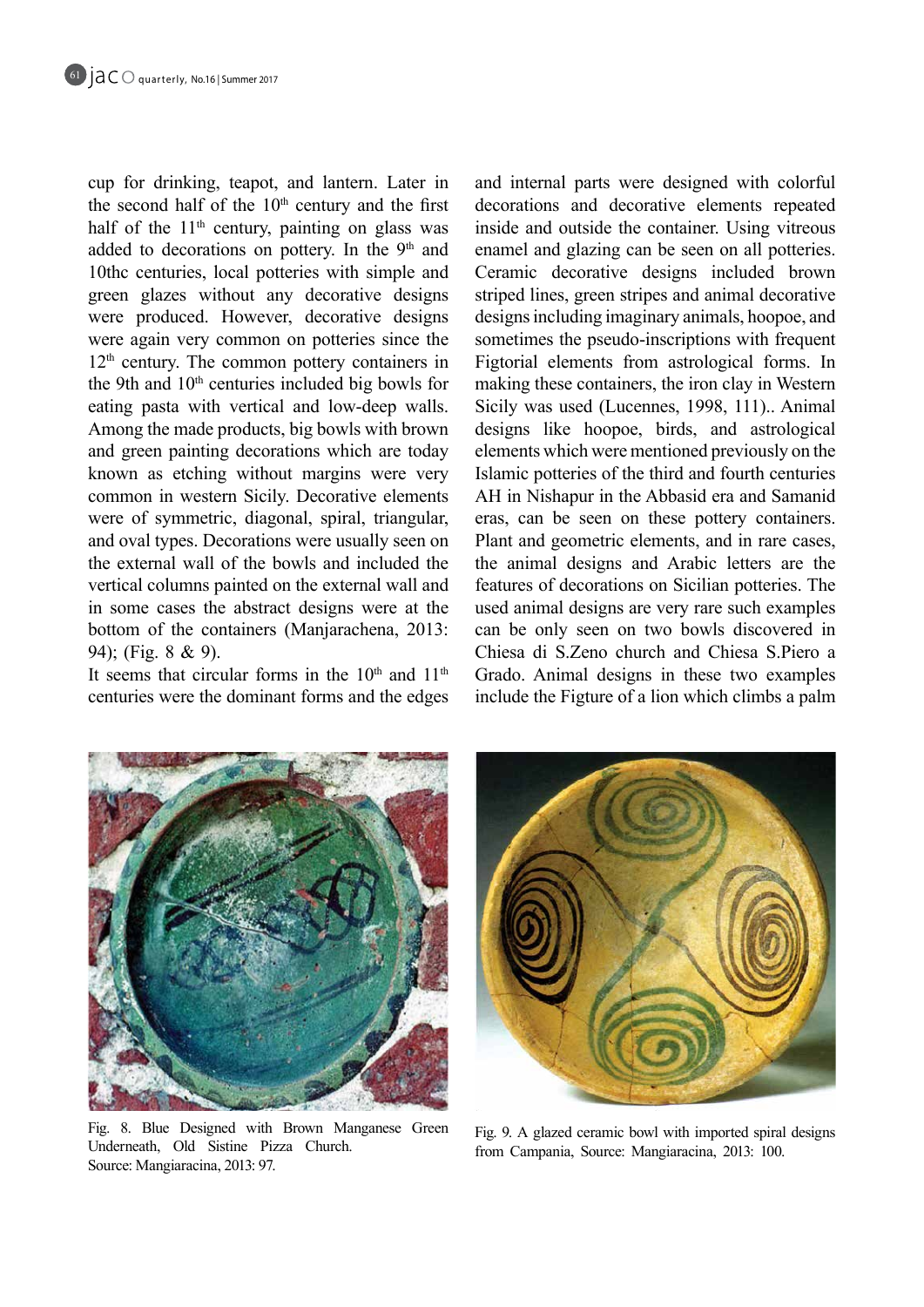

Fig. 6. A bowl made with the technique of glazing with animal  $designs (lion)$  of San Zeno's Church (Pisa). Source: Mangiaracina, 2013, 91



Fig. 7. A bowl with Calligraphy motifs of Gods words (Kofi line) - Neyshabur region, Iran - The tenth and eleventh century, Source: http://fotografia.islamoriente.com

including birds, bittern duck,  $(Fig. 3)$  and hoopoe are observed too much in Nishapur's potteries (Changiz, Rezalu, 2011: 35). In Nishapur's potteries, some items with the design of lion are seen as animal symbol (Fig. 4). As was discussed, the design of duck (Fig.  $5$ ) is seen a lot in Sicilian potteries and sometimes the design of lion is seen indicating the similarity between these products in terms of form, decorative designs, and Islamic potteries. In Figtures 4 and 6, the glazed bowl obtained from San Zeno church and Samanid glazed bowl obtained from the 9<sup>th</sup> century showed the design of lion with relatively similar design with forward hands.

"Another dominant design in the Islamic potteries" in the Abbasid era was the scripts from Islamic narrations and Quranic verses. Since the early Islamic centuries, the Sharia law was transferred orally due to the low level of culture and literacy, pottery containers were among the best tools for transferring the concepts. For this reason, many narrations were written on the containers of Islamic artists". (Changiz and Rezalu,  $2012: 35$ )  $(Fig.7)$ . In addition, due to the growth of occult sciences in the early Islamic period, the symbols, forms and designs related to spell and occult sciences were seen a lot on these potteries (Ibid.). Although these line arts, designs and use of verses, narrations, or spells cannot be easily seen in Sicilian potteries, the circular forms, frequent elements, and inscription network like astrological forms in some potteries imported from Tunisia indicated the effectiveness of Islamic examples. Sometimes, the name of containers maker of an unknown name was carved in Arabic on the inscriptions from Chiesa di Agata church around internal surface of containers. Some pseudo-Catania and Messina eastern coast, and Siracusa were obtained  $(Archifa, 2010; 17)$ . These inscriptions clarify the relation and similarity to the inscriptions used in Samanid potteries.

### **The designs used in Sicilian potteries**

The glazed pottery products included different products such as rinsing musk, bowl, and bottle,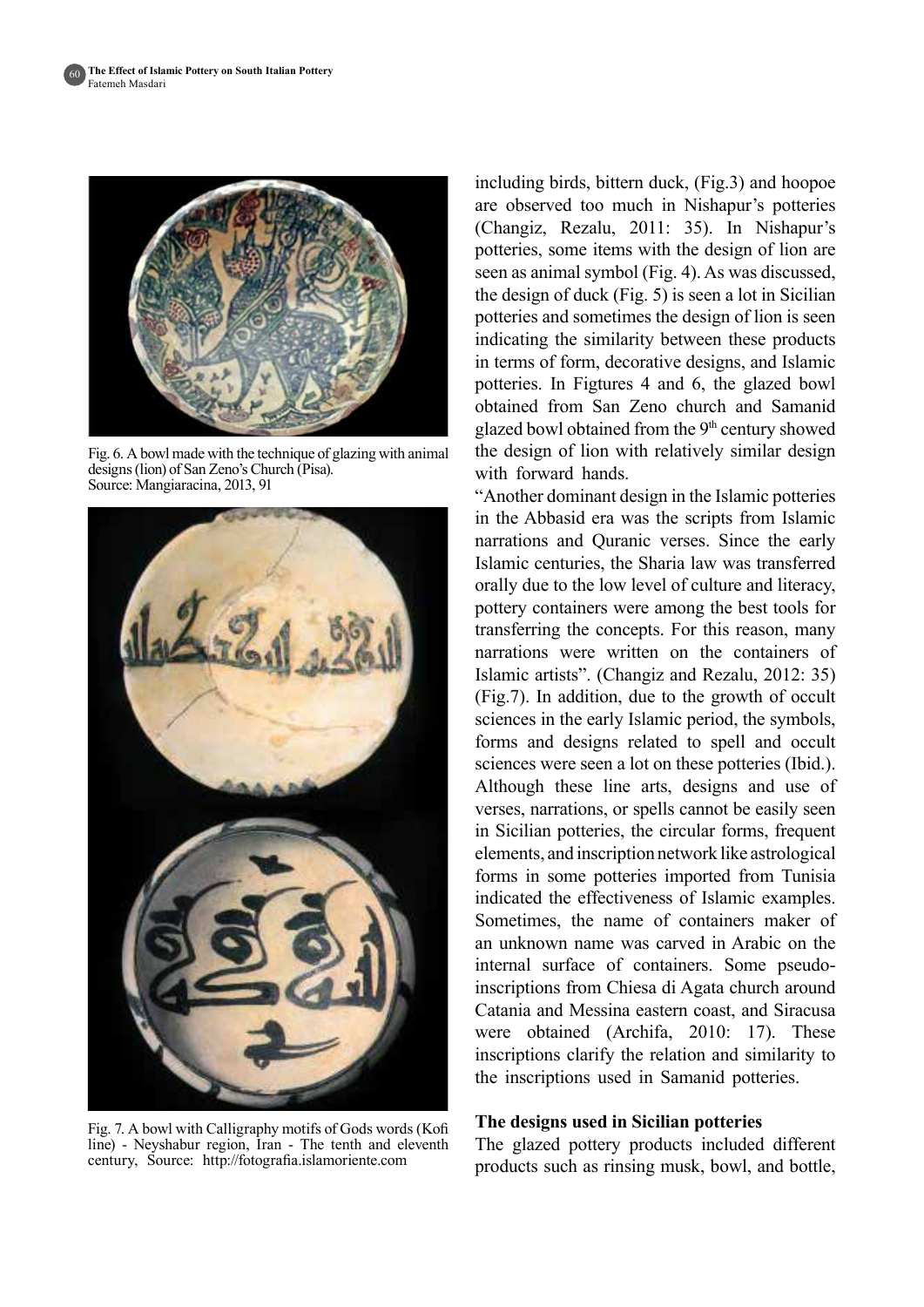# The designs and symbols of Islamic potteries in the third century AH

The Abbasid found a powerful base for their Caliphate in the second century AH simultaneously with transferring the capital of Abbasid Ma'mun to Khorasan. Iran was a big country with significant civilization achievements. Although the Abbasid caliphs could not find a good place due to their oppression among the Iranians, they used the modern lifestyle of Iranians. For example in science and knowledge, the works of Khwarizmi and his efforts in promoting the advanced technologies of the mechanic industry, automatic machines, mathematics, musical instruments, or new techniques of engineering and physics spread shortly throughout the world of Islam.

orientation for Muslims after two centuries of The third century AH was the beginning of luxurysimple life and paying attention to the decorative elements of other countries. The Abbasid caliphs in Nishapur were influenced by the Iranian artistic decorations. They were also very influenced by Khorasan pottery, specially the unique and significant potteries of Nishapur. They took this new method of construction and decoration to other Islamic conquests. In fact, the caliphate of the Abbasid in Iran and their familiarity with Iranian arts and life was an ending to the simple life in the early period of Islam. Soon enough, the effects of luxury, decoration, and coloring were observed in the life of Abbasid caliphs. In the field of pottery industry, the designs and decorations with the symbols of the Samanid era (see Fig.2) such as animal designs and glazing techniques were replaced with the simple potteries of the early period of Islam. Azad Bakht and Tavoosi considered the third century AH as the beginning of Islamic pottery (Azad Bakht and Tavoosi,  $2012: 71$ ). In the mentioned time period, the Samanid potteries affected by the Sasanid and Islamic art, were considered as a significant example in this field. In most Samanid potteries, calligraphy, and inscription with geometric and abstract designs were used  $(Fig.2)$ . The potteries of the Samanid era in Nishapur during the third

and fourth centuries AH proved the similarity between the pottery products and the Islamic caliphate especially the Abbasid potteries and similar pottery products in Sicily in terms of abstract designs and animal designs especially birds and plants. "All the surface of these potteries is covered with rich and various decorations including birds, animals, human bodies, palm leaves, leafy ivy, and inscription (Atayi, Mousavi Haji, and Kulabadi, 2012: 71-88). "The designs on the pottery containers of the Samanid era



Fig. 4. Samanite glazed pottery bowl on the white background, ninth century, Source: Manhattan Art  $\&$ Antiques Center, http://the-maac.com



Fig. 5. yellow ceramic, concave bowl with traditional glaze technique of Sicily's duck design, Source: Mangiaracina, 2013, 93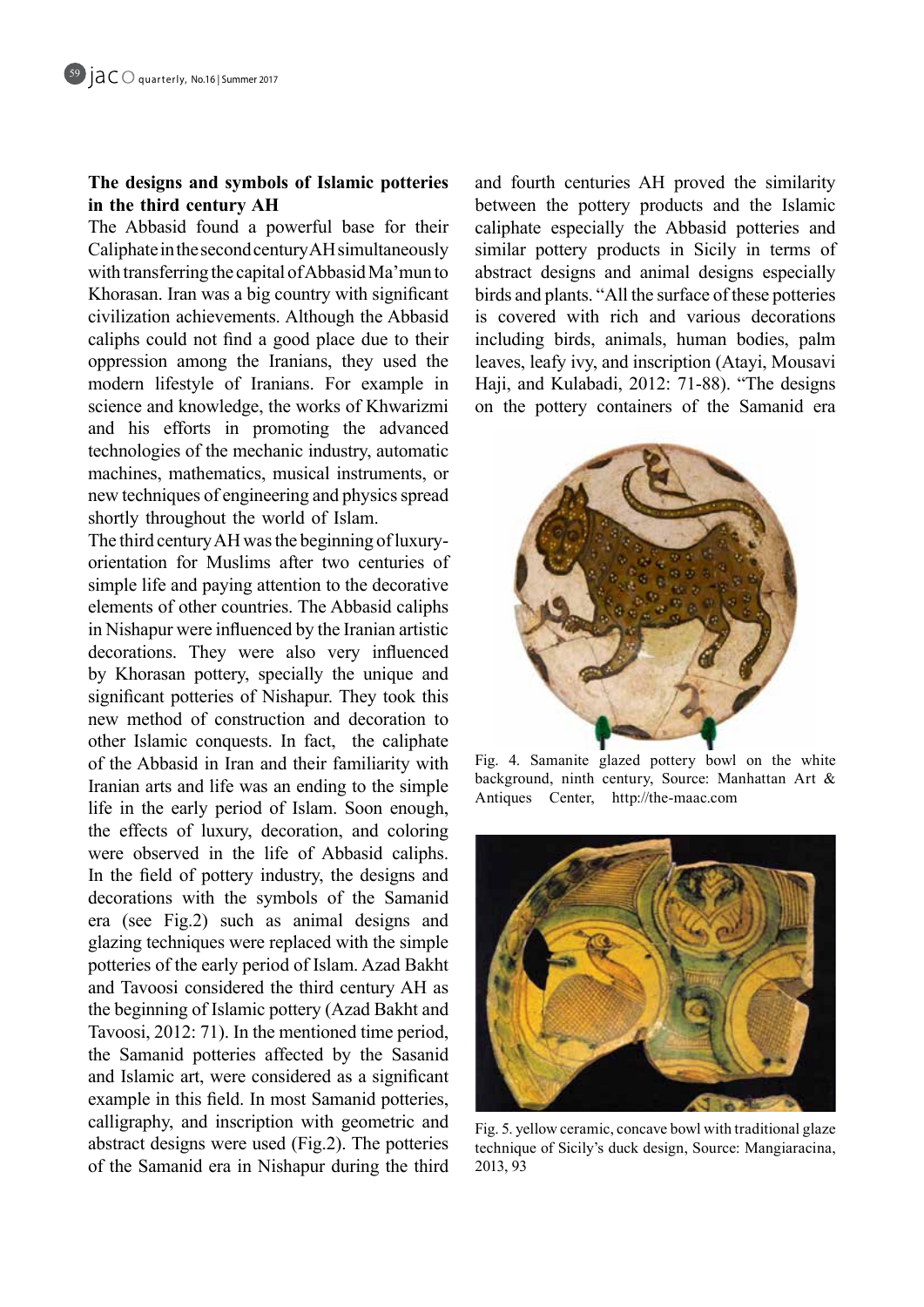

Fig. 1. A green monochrome bowl with a general design of geometric patterns. Sicily Nineteenth century. Source: Mangiaracina, 2013: 99.



Fig. 2. Monochrome pottery, painted on a white Kofi script, 11th century, Neyshabur, Samanids. Source: The British Museum, http://depts.washington.edu

9<sup>th</sup> and 10<sup>th</sup> centuries AH. Ayati, Musavi Haji, and Kulabadi (2012) described these containers as" they have a slip-painted background on which painting was done for decoration and the colored materials had additional slip-painting. In other words, firstly the clay body of the pottery that was made of beige or red paste was covered in a layer of slip-painting. Then, the designs were created in this coverage through the mixed colored materials with a kind of muddy mediator. At the end, the pottery's body was covered in clear lead glue (Atavi, Mousavi Haji, and Kulabadi, 1391;  $71-88$ ). The colors used in the Sicilian potteries were obtained from metals oxide. "Copper oxide was used for creating green color, magnesium oxide for brown, and iron hydroxide for yellow"  $(Archifa, 1998: 94)$ . An example of this coloring can be seen in the following Figture (Fig.  $2 \& 3$ ). Lacquered coverage which might increase the imported products was never used in making potteries like thin dining potteries which was common in North Africa at that time (Ibid.). Although Sicilian potters produced pottery with lacquered coverage, it can be said that in the centuries mentioned in this study, potters



Fig. 3. A bowl of clay painted on the role of a bird (duck) covered with white glaze and transparent glazes of Iran, 11th century, Source: www.davidmus.dk

attempted to resist against the import of products related to the new culture and even mix their production methods to new conditions. Thus, they could convert their unilateral flow to a bilateral effect to some extent.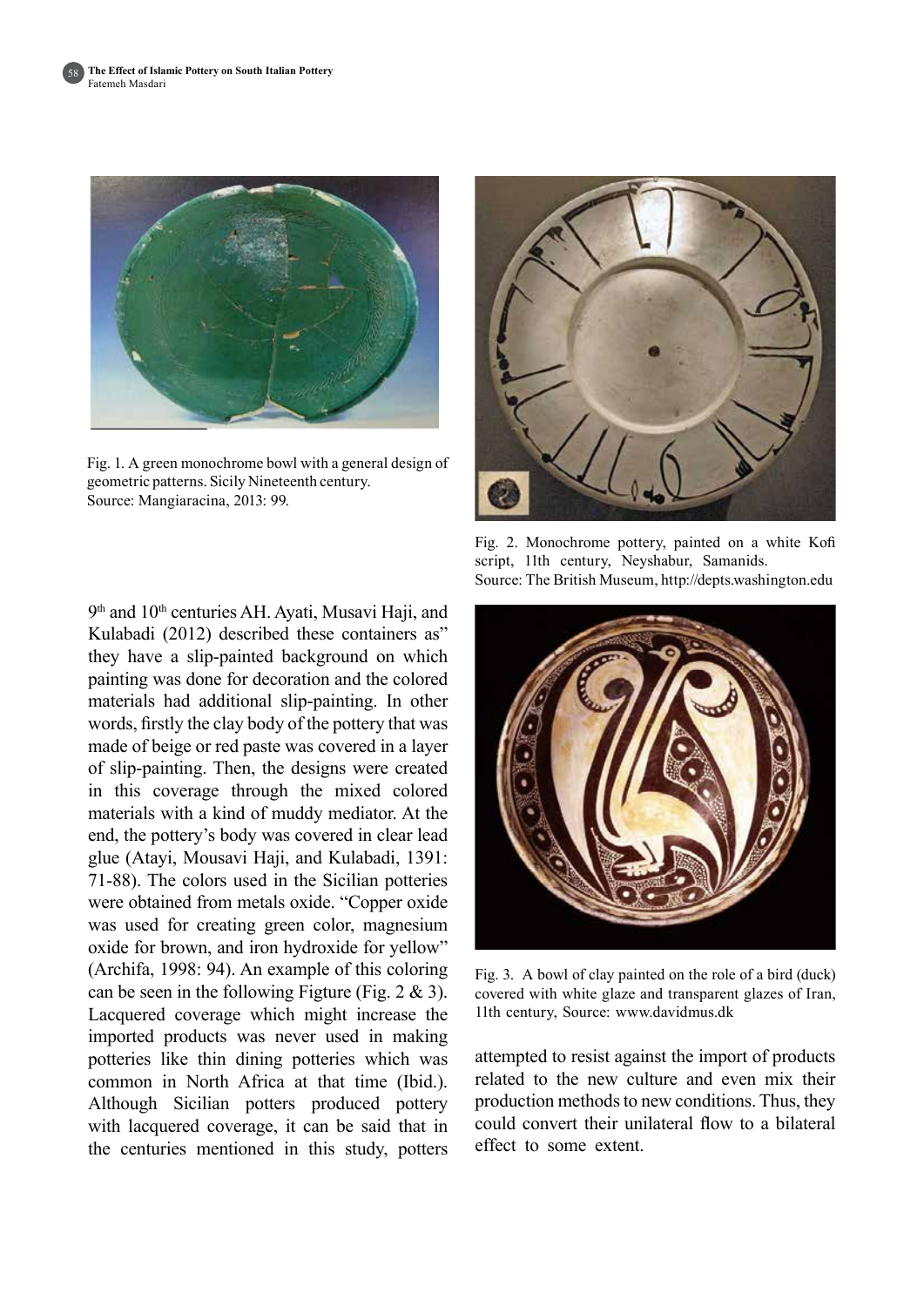# the island

In the  $9<sup>th</sup>$  and  $10<sup>th</sup>$  centuries, glazed potteries with green and brown decorative designs produced similar to the potteries in Dar es Salaam were produced in Palermo and sold simultaneously with the imported products from North Africa especially Tunisia. The prevalence of these crafts and techniques, much immigration were made to Sicily which confirmed to the  $11<sup>th</sup>$  century (Baynira, 2013: 61-88). In the Islamic era, the important example of pottery was the wide bowls with light green glaze inside, slightly matte glaze outside, and brown decorative designs at the bottom of the glaze (Enrique Bolderiani, 1997: 1017).

Pottery techniques in Sicily during the Islamic period Sicilian glazed pottery were cooked in vertical furnaces with rotating center (column model). Potteries were placed in furnace by the holders which separated the potteries from each other to prevent their mixture during the cooking. It led to better productivity of the content in furnace and collection of potteries by stacking method. "potteries in the Islamic regions in Spain and eastern regions of Sicily were cooked as follows: column furnaces including the cylinders in fireclay with maximum diameter of  $3.4$  cm and variable length which were stuck to the furnace's muddy well in which potteries were cooked" (Molinari, 1994: 2).

The process of cooking glazed pottery in furnace needed an additional cooking in furnace. The preliminary material was composed of clay that was not much appropriate for creating luxurious decorative designs. In order to solve this problem and achieve a ceramic with white surfaces on which decorative designs were shown, the potter used a technique skill called "surface pottery" that was done by two methods. One of them was putting hands in a bowl containing saltwater and rotating them on the bowl until it was shaped and the other one was adding organic materials like seaweed (Manjarachena, 2013: 92). It seems that Sicily and southern regions of the Mediterranean did not use the technique of blowing until the late 15 the century BC. On the contrary, using this technique was very common in the eastern Mediterranean lands (Lucennes, 1998: 111). Sicilian glazed potteries indicated the specific methods of "additional cooking" that were unknown in Sicily before the Islamic conquests. Glazing technique without blowing, which was specific to Muslims, created huge changes in techniques of making and decorating the Sicilian potteries. It seems that processing clay for producing pottery containers was the memory of the immigration of Muslims to Sicily. "In addition, the paste of the potteries was not composed of iron clay but red color with beige color was seen such as an example in Chiesa S. Sisto di Pisa in the early 22th century" (Atoti, 2012: 112), the used paste was beige and tough and contained a high amount of Calcite and vacuole with Limestone and sometimes with fine grains of high Quartz and fireclay with coarse and average fine grains (Lucennes, 1998: 111). It was observed that this type of paste proved the similarity to the potteries in North Africa regions that used beige and red paste at the bottom of their glaze. "At that time in Tunisia, there was a red paste inside and beige paste outside the pottery with a high amount of Quartz, Cobalt, and Calcite fine grains" (Boulderiney, Gersey, Molinari, 5-11). In that time, monochrome potteries were one of the most important and unique types of pottery in southern parts of the Mediterranean, Sicily and North African Muslim countries (Fig. 1). "Monochrome potteries including Amphora (Greek water vats) and Vaso da Noria vases (a term referring to hydraulic potteries for pulling water out) with red tough paste inside and beige paste with a high amount of Calcite outside were used in the 12the century" (Archifa, 1998: 93). (Archifa, 1998: 93).

Another type of pottery included the slip-painted bowls, vases, and vats in size and form of glazed examples which were produced without glaze and with a simple slip-painting. An example of slip-painted pottery was the Samanid designed potteries which were very famous. They were produced in Iran during the Samanid era in the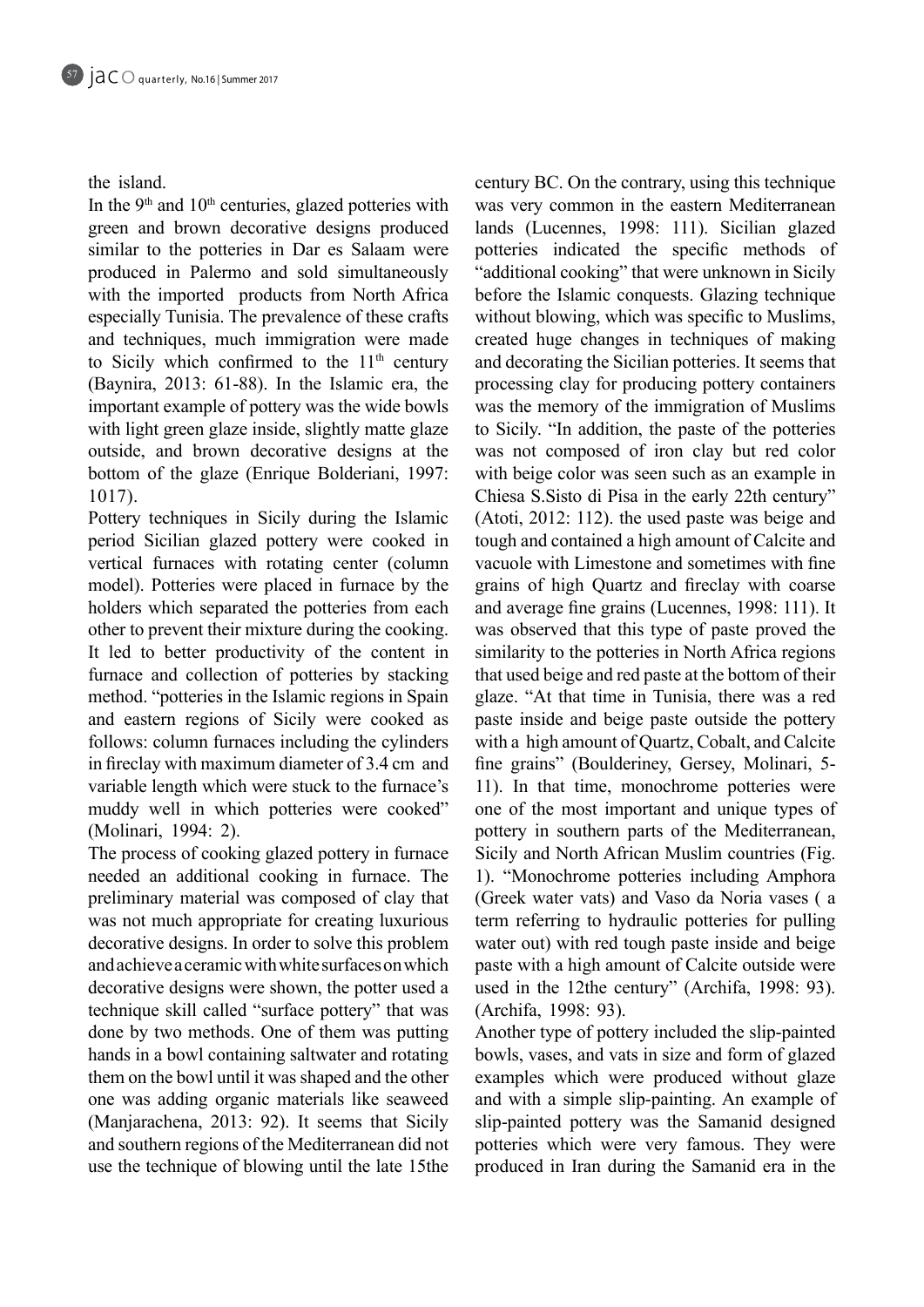language of people, the presence of Muslims in this island left many big changes in Sicily. Thus, many examples of Islamic art began in Sicily. "Due to the dominance of Muslims and creation of appropriate conditions for development of civilization during the consecutive years, a unique culture was established in Sicily in which three universal and scientific languages including Latin, Greek, and Arabic were used". (Savaqeb, 1987:31). In that period, very significant effect changes in terms of culture were created in more than 90 years that were not even occurred during the Roman times. The new role of Sicily as the capital of Islamic caliphate and the creation of a new urban Muslim community led to many major changes in lifestyle. "Muslim scientists learned mathematics, science, chemistry, and Greek medical sciences, and transferred the Greek heritage, which were much enriched, to Europe. Muslim physicians were the best ones in the world for 500 years. European architects learned the artistic pottery in Italy and France, forging, glazing, and gold-making in Italy, and armor-weaving and weaponry in Spain from Muslim craftsmen" (Savaqeb, 2008: 23).the very strong citizenship system of the Fatimid governance in Palermo, the capital of Sicily, led to very prospect period of the Mediterranean Governance. However, the change of caliphate from the Umayyad to the Abbasid and the policies made in the Abbasid era affected handicrafts and professionalism in the Mediterranean (Archifa,  $2010:15$ ). In addition, the presence of western and eastern borders which made the rulers of western and eastern conquests in Sicily different led to many significant differences which are discussed in the next section.

New agricultural products and methods including very complicated irrigation techniques like Qanat or underground canals for preventing water evaporation and changing the architectural principles based on ancient components composed of dome arches and the prevalence of the eastern style, tile, and ceramic products which seem to be Sicilian traditional art according to European

viewers. However, in fact they were rooted in Arabic countries in North Africa, with diverse Islamic handicrafts are among the examples of the effect of Islam in lifestyle of the mentioned regions. The effect of Islamic culture on architecture and arts, urbanism, geography, agriculture, cooking, fishing, and irrigation techniques was very strong. However, it seems that one of the most important changes was related to the emergence of new forms in pottery and ceramic products and new techniques in handicrafts production.

# **Sicily, the land of Islamic potteries**

Sicily, as an ideal universal center for transportation through the Mediterranean, has an extensive relation with Muslims and composed a unit whole with North Africa. Sicily, the land of wheat, exported wheat, raw silk, coral, and leather to Tunisia and Egypt when the Nile water subsided (Molinari, 1994: 99). " the ceramic in the Islamic period or Sicily Islamic pottery referred to a set of pottery products made during the Islamic governance since the mid- $9<sup>th</sup>$  century and the last three months of the  $11<sup>th</sup>$  century". (Antonio Rutlo,  $2011: 545-560$ . The eastern material culture in Palermo and the changes in the potteries which were used for preparing food, lighting tools (dome lamps) or agricultural activities, were obvious immediately after the arrival of Muslims. Pottery products by Islamic technique including simple green glazed potteries and glazed designed potteries with white background were made for the first time in Sicily during the  $9<sup>th</sup>$  to  $12<sup>th</sup>$  centuries. I Vasi da Senia vases (called hydraulic machines), which were recognized for pulling water out of well in the world of Arab, showed the deep effectiveness from the Islamic world in Sicily in the 9<sup>th</sup> century. Recent excavations in Palermo recorded the ceramic products of Sicilian type  $(glaxed\;pottery\;similar\;to\;the\;Islamic\;example"$ in the early  $10<sup>th</sup>$  century. The features of these early products simultaneously with the absence of local products confirmed the hypotheses that the beginning of Sicilian glazed products resulted from the immigration of North Africa potters to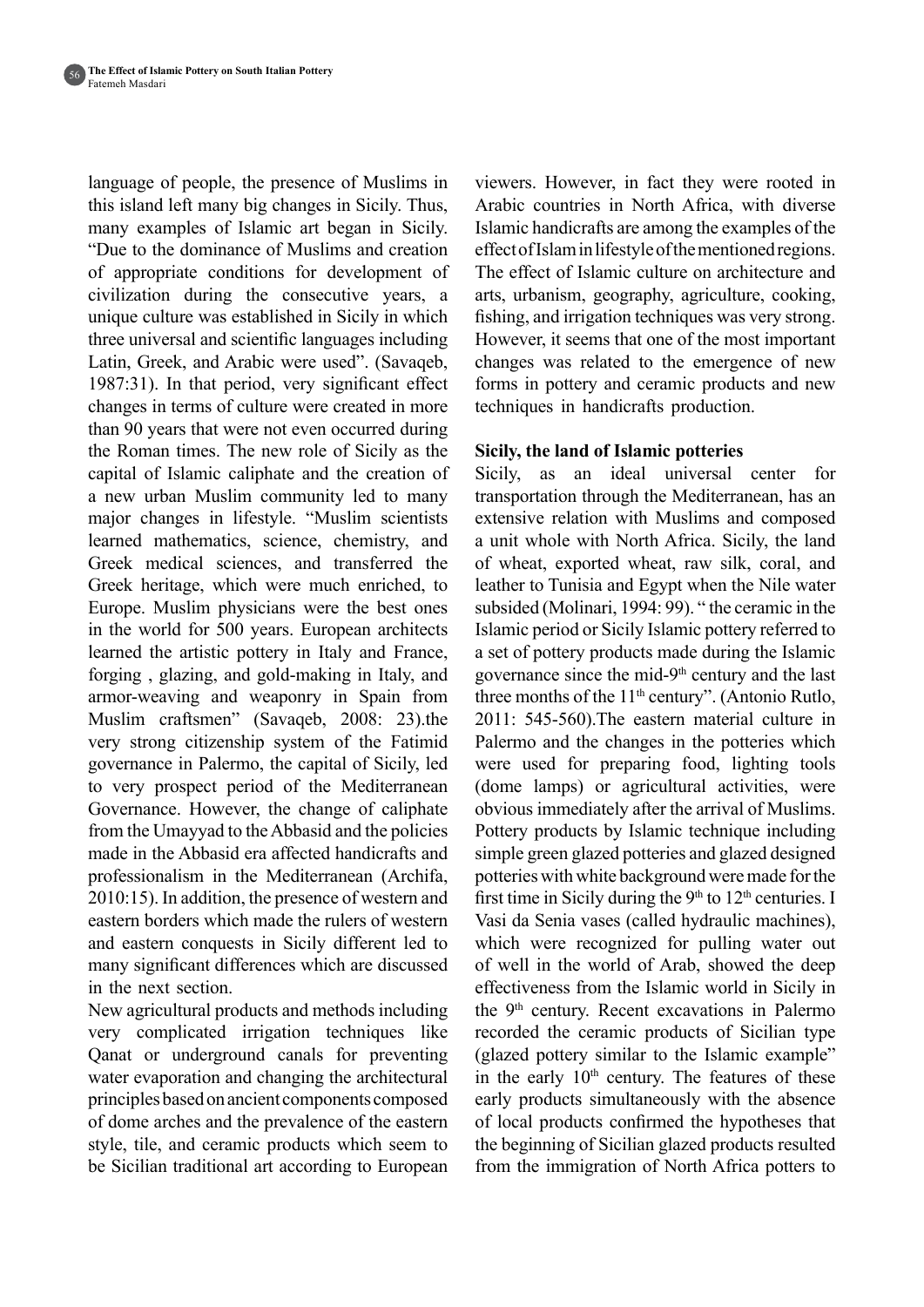second religion in the country" by Stephano Olivi Persian works are "the history of Sicily in the in 2003. Among the Persian or translated-into-Islamic period" by Aziz Ahmad (1362) and "a historical approach to confrontation of the west to Islam" by Jahanbakhsh Savaqeb (2000). Savaqeb in this book referred to the arrival of Islam in Europe and Southern Italy and studied the role of Islamic civilization in promoting the culture and quality of life in the occupied regions such as Sicily. He stated that "the contacts established by the world of Islam through conquering Spain and Sicily spread the Islamic civilization and culture in Europe" (Savaqeb,  $2000: 27$ ). In addition, the PhD thesis" Palermo during the Islamic period, urban development and pottery products (the  $9<sup>th</sup>$ -11<sup>th</sup> centuries)" by Alessandra Bainira (2013) and "glazed ceramic in the Islamic Sicily" by Alessandra Bainira  $(2013)$  were among the studies investigating pottery in Sicily during the Islamic period.

# The effects of Islam on the life of Sicily's **inhabitants**

The victory of Arabs in Sicily on June 18, 827 began by moving to the eastern coast and breaking into through Jebelterra, Iberia, conquering Taormina (902 BC) and the whole Island except the Northeastern crescent (Demone hill) where the Byzantines lived. Muslims established the city of Palermo to make the whole region Islamic. Soon enough, Islam was spread throughout the southern Italy. These conquests were completed by Arab and Barbarian military troops that were sent by Demone rulers from Africa.

The progress of Arabs in the Western Sicily was very fast. Although this progress was very slow in the central Sicily, the formation of an internal front and battles between the occupied lands ruled by Arabs and the rules left from the Byzantine period helped the victory of Arabs and accelerated the process of conquering in the Val di Noto

period. However, due to the smart performance of the first ruler in Sicily, Hasan Al-Kalbi these conflicts and objections subsided. He established Calbita kingdom for 90 years of governance in Sicily (Manjaracina, 2013: 89).

Soon enough, Islam was accepted in the region and Islamic lifestyle, as a new lifestyle, was replaced with many previous habits. Historical documents indicated that Islamic judges worked in Sicily during that historical period. Christian women in Palermo had Hijab, dressed like Muslims,

colored their fingers with Hina, and spoke Arabic. The presence of Islam in Sicily was so effective that todays, even their beliefs and lifestyles are different from the people of other regions in Italy. Since the second half of the  $10<sup>th</sup>$  century to the  $11<sup>th</sup>$ century BC, Sicily encountered a longer period of political stability and economic progress referred to "the golden period of Sicilian Islam" by historians (Manjaracina, 2013: 90). The Fatimid was a dynasty which ruled North Africa for two centuries. When this Shia government was governing the region, very significant changes were created in the field of culture, art, science, and knowledge in North Africa. The Caliphate of the Fatimid was expanded to Sicily, Egypt, Palestine, and Syria. When Sicily was ruled by the Norman (Northern rulers), i.e. in less than 100 years, many Sicilian Muslims returned to North Africa especially Tunisia. The changes due to the arrival of the new culture can be even observed in life tools and instruments. Excavations in Palermo showed the effect of continuous immigration of Muslims and the coexistence of Muslims and Christians during that period (Lucennes, 1998: 110). Archaeological studies indicated the changes made in the material culture of Sicily which was created after the possession of Arabs and substitution of Islamic- Arabic elements. Islamic civilization left many significant results whether in terms of revolution in knowledge and history or the effect on culture, art, and even the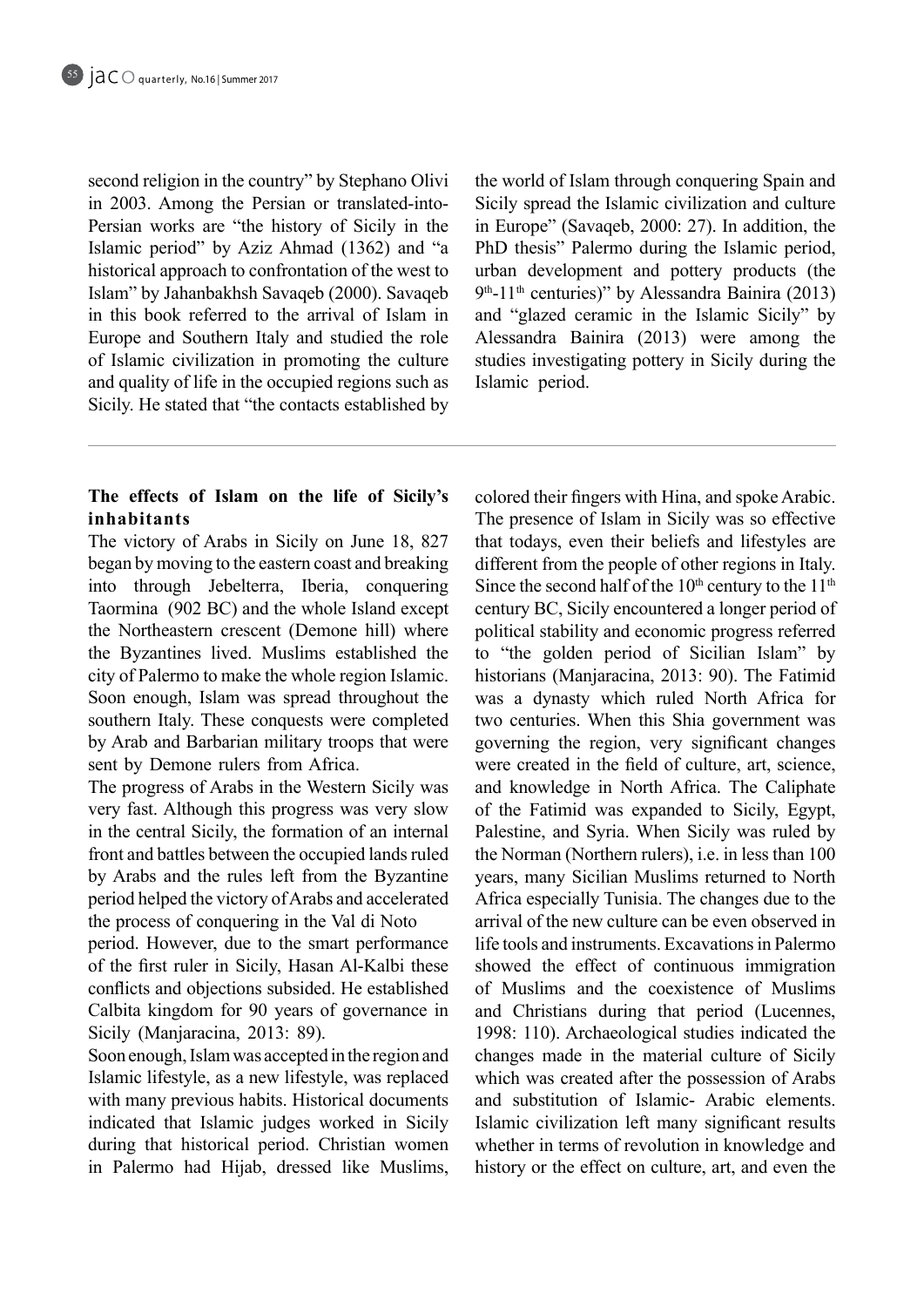## **Introduction**

The main purpose of this study was to analyze and explain the effectiveness of Islam on the culture and art of other nations especially in the desired region in this study, i.e. Sicily (Southern Italy) through the historical study of pottery art in Sicily after the arrival of Muslims to this island (the third century  $AH$ ) and the study of available examples in this area. This study attempted to answer the following questions: "Did Islam and Islamic arts affect the artistic products of the regions ruled by Muslims in Southern Italy and Sicily after the third century AH? " in this regard, pottery art was selected among the Islamic arts affecting these regions. Thus, the other research questions were: "what kind of effect did Islamic pottery have on the pottery of the regions ruled by Muslims in Sicily after the third century AH?" and "how were the Sicilian potteries affected by similar Islamic examples in production, technique, form and decorative elements? "this study attempted to evaluate the process and amount of the effectiveness of this art and craft from Islamic examples in the desired region.

The present study was conducted by using descriptive-analytical method and documentary data collection and using the references available in laboratories and Figtorial study of decorative art examples in museums abroad or within the country. The examples included the Figtures from obtained potteries from the third century AH and consecutive centuries in southern Italy and similar examples in other Islamic conquests. Some studies, reports, and archaeological excavations were conducted in this regard. Studying the production technique, used colors, and designs on pottery containers in the studied time period can be helpful. The research hypothesis was as follows: it seems that pottery art in Sicily was affected by the Islamic art and followed Islamic potteries after the arrival of Islam to this country since the third century AH in terms of production technique, form, and use of decorative designs. Archaeological excavations recorded some changes in the material culture of Sicily and substitution of Arabic-Islamic elements. Some pottery examples obtained from South Italian churches indicated technical decorative similarities in this area. However, limited written references examined the effectiveness of Sicilian pottery from Islamic art. Most studies in this field were conducted by Alessandra Molinari. Alessandra Molinari (1994: 99) believed that archaeological discoveries in Sicily prove a historical strong link, commercial products, and handicrafts with the surrounding Arabic countries. Elizabeth Lucennes (1998: 111) believed that the potteries of the  $10<sup>th</sup>$  and  $11<sup>th</sup>$  centuries indicated a deep link between Sicily and North Africa. She conducted some studies on Islamic techniques in pottery in these areas and focused her field studies on production technique and form of the potteries obtained from San Domenico di Palermo church in Palermo to prove the subject. Berti and Bordi  $(1986:97)$  stated that potteries were the symbol of cultures and history. They evaluated this cultural effect through the case study of San Piero a Grado di Pisa church in Pisa. Lucha Archifa  $(2010:17)$ studied the pseudo-inscriptions obtained from S. Agata church around Catania. Antonio Rotolo  $(2011: 545-560)$  believed that Lucia Arcifa and Salvina Fiorilla conducted many useful studies on this subject in Eastern Sicily. The effectiveness of potteries from Islamic examples was less recognized due to the shortage of the left examples and weakness in archaeological excavations despite the studies of Alessandra Molinari (1995) in rural areas and the efforts of Fabiola Ardizzone. According to Antonio Rotolo (Ibid.), Alessandra Molinari was one of the people who suggested studying the data on green and brown glazed pottery bowls with hoopoe decorative elements in 1995. Hoopoe decorative elements were believed to be the obvious features of Sicilian potteries in the  $10<sup>th</sup>$  and  $11<sup>th</sup>$  centuries, due to similarity to Islamic examples. Another effort was made by Mercedes Aorti  $(2012)$  by writing the book "Islam" in Sicily, the prosperity of two civilizations" or the study of "Italian Islam, a journey to the